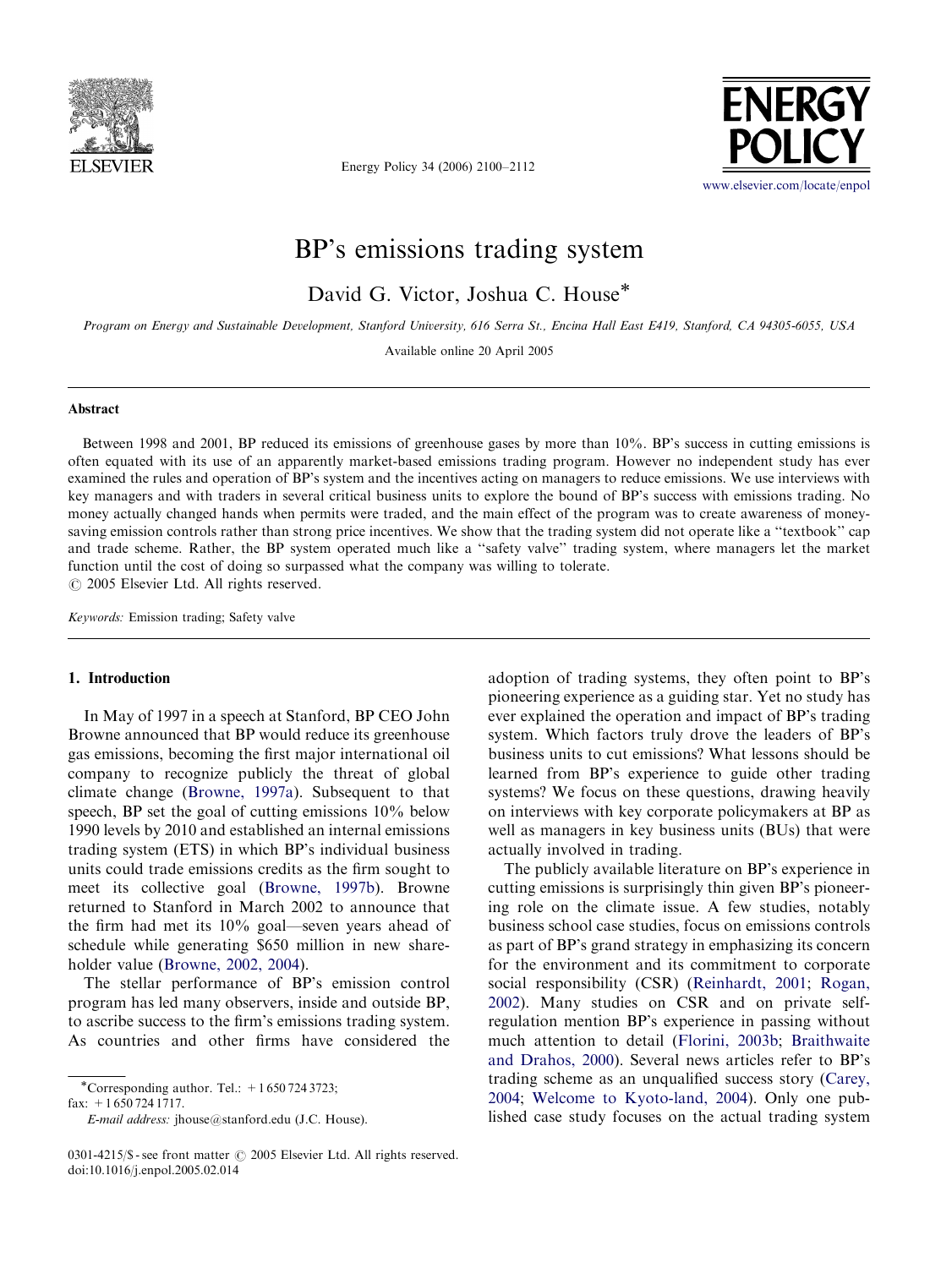itself—a study written by BP managers and offering a broad overview of the firm's ETS rules and results without detailed attention to the incentives that affected the actions of BU managers [\(Akhurst et al., 2003](#page--1-0)).

When BP announced the creation of its ETS, the firm's strategists had three goals in mind, each of which we evaluate. First, BP sought to gain experience with the policy instrument that was a likely mechanism to be deployed in a future, economy-wide emissions limitation program. Second, they hoped that a successful demonstration of emissions trading would forestall alternative, more costly policy responses such as an emissions tax. European policy makers had been exploring the imposition of carbon taxes since the early 1990s, and for firms such as BP with large emissions, such policies could be disadvantageous because they would shift revenues from the firm to the taxing governments. Third, the firm sought a decentralized mechanism that would encourage business units to find the most advantageous cuts in emissions. As an organization, BP is geographically and operationally diverse, and business units have varying marginal costs of emissions reductions—exactly the attributes that have drawn many policymakers to use market instruments for cutting emissions rather than central command. At the same time that BP sought an appropriate mechanism for controlling emissions across its business units, it was also growing rapidly and attempting to decentralize control in the allocation of capital resources. The emissions trading system for greenhouse gases, tiny beside the billions of dollars in capital the firm deploys every year, was part of a broader effort to centralize strategic choices (e.g. the setting of an emission cap) but decentralize control over deployment.

Section 1 details the nuts and bolts of BP's ETS. It covers the program's origins and key rules, such as those governing allocation of emissions permits as well as enforcement and compliance. Section 2 examines the effect on the incentives of BU managers. We discuss those effects generally and through the stories of two different business units—one an active seller of permits and one a buyer that missed its target—to illustrate how BP's cap and trade system actually worked on the ground. We also examine several rival hypotheses that may explain BP's success in reducing emissions. The final section revisits the lessons we derive from BP's experience and their relevance to future schemes.

### 2. Origins and rules of the game

Until the mid-1990s, ''Big Carbon''—coal miners and utilities, the oil and gas industry, and the automobile industry—staunchly opposed possible government controls on greenhouse gas emissions. They supported a lobbying group, the Global Climate Coalition, that challenged the integrity of climate change science and questioned the merits of any policy to control emissions ([Gelbspan, 1998](#page--1-0)). Yet a scientific consensus was hardening around the conclusion that greenhouse gas emissions were causing a change in climate.<sup>1</sup> At the same time, private companies were being held accountable for a wider array of public social obligations ([Florini, 2003a](#page--1-0)). Squeezed between these expectations, BP's executives were finding their position on the issue of climate change increasingly unjustifiable [\(Reinhardt,](#page--1-0) [2001](#page--1-0)).

John Browne's May 1997 speech at Stanford marked the breach. He said that BP could no longer deny the mounting evidence that greenhouse gas emissions exert an influence on the Earth's climate, and he pledged that BP would control its own emissions but did not specify any targets or timetables [\(Browne, 1997a](#page--1-0)).

Having taken such a maverick position, BP faced the question of how to best deliver on its pledge. Several factors led to the choice of emissions trading. One was the desire to head off a standards-based or a tax-based policy. In Europe at the time, governments preferred these two methods to a system of emissions trading; indeed, the only experience with a large scale cap and trade system was in the United States, where under the 1990 Amendments to the Clean Air Act the US deployed trading to control emissions of sulfur dioxide, the leading cause of acid rain ([Ellerman et al., 2003\)](#page--1-0). (The US had also experimented with trading mechanisms for some types of local air pollution, for lead, and a few other effluents.) At the time, diplomats were preparing to meet in Kyoto in late 1997 to finalize a treaty that would strengthen the international commitment to reduce greenhouse gas emissions, and most European governments were opposed to a US-led scheme for unfettered international emissions trading. The EU's draft for Kyoto envisioned, instead, a complex array of ''policies and measures,'' not emissions trading ([Bodansky, 2003\)](#page--1-0). In the early 1990s, when international rules on controlling carbon had last been the subject of an international treaty negotiation (the 1992 Framework Convention on Climate Change) the EU had strongly advocated a combination carbon and energy tax. (That measure failed over concerns about the impact on EU competitiveness.) To BP, emissions trading was the most favored outcome, and visibly supporting that path with its own actions could help ordain the outcome during the critical policy decisions that were under debate, especially in Europe, in the late 1990s.

As part of its effort to identify a credible response to the issue of climate change, BP partnered with the

<sup>&</sup>lt;sup>1</sup>For example, see the IPCC's First and Second Assessment Reports at [http://www.ipcc.ch/pub/reports.htm.](http://www.ipcc.ch/pub/reports.htm) Also, Spencer Weart (2003), The Discovery of Global Warming, Harvard University Press.